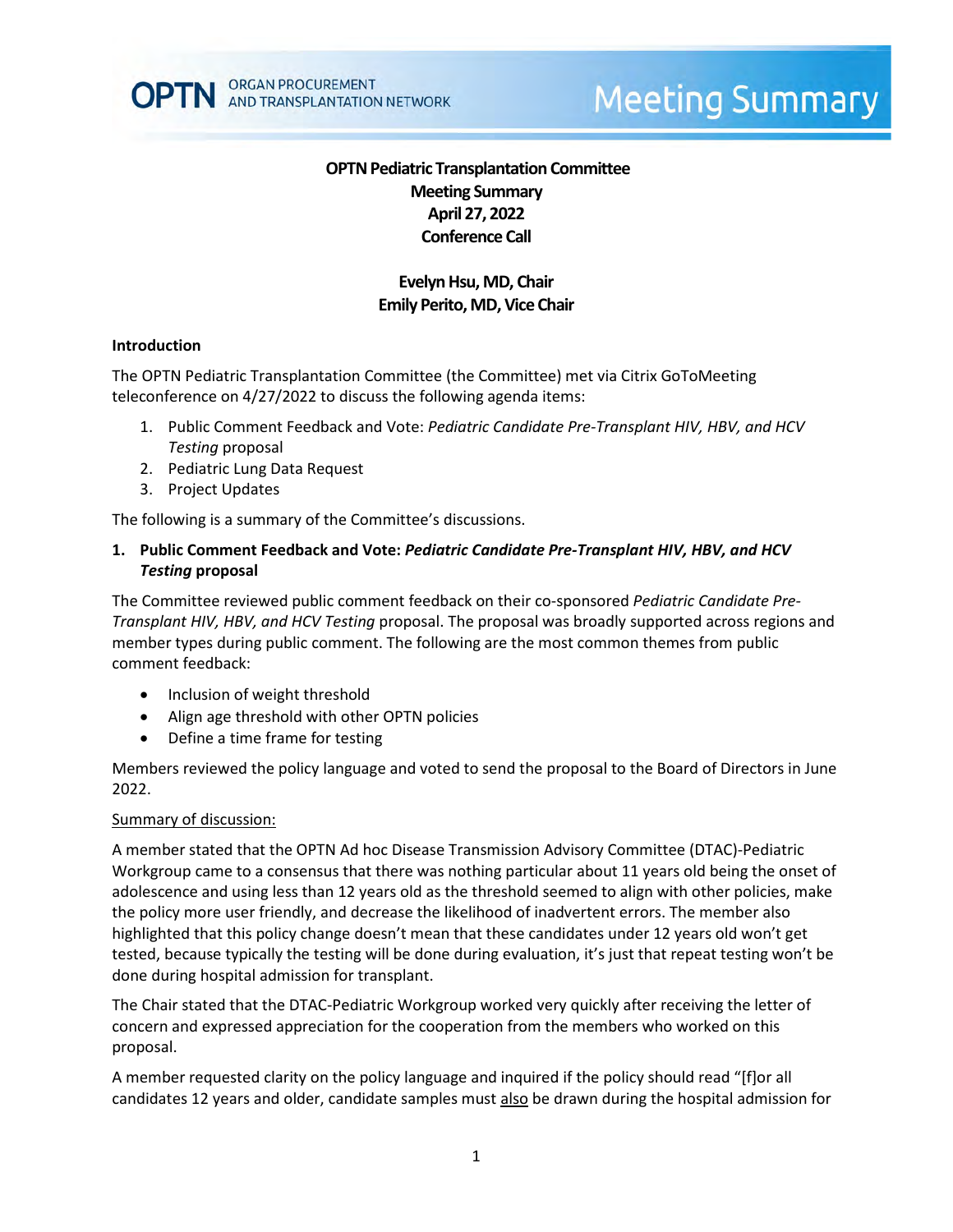transplant but prior to anastomosis of the first organ". The member stated that it seems the policy is stipulating that, in addition to all candidates being tested for the diseases, samples for candidates 12 years and older must also be drawn at that time frame.

A member mentioned that the question seems to be whether all candidates 12 years and older must be tested during evaluation and during hospital admission for transplant. The member explained that candidates are not required to be tested before hospital admission in policy; however, many programs perform these tests during evaluation. So this policy change would allow those candidates who are less than 12 years old to only be tested once.

A member emphasized that this is a bare minimum requirement, so if centers believe that their candidates should be tested annually for human immunodeficiency virus (HIV), hepatitis B virus (HBV), and hepatitis C virus (HCV) then the programs can do that. This proposal is meant to establish a bare minimum baseline while giving flexibility to programs.

A member suggested that the policy be changed to state what needs to be tested for at transplant admission and between evaluation and anastomosis for those candidates who are 11 and younger, instead of prescribing exact serologies for all candidates at evaluation.

Staff explained that the clause ("[f]or all candidates 12 years and older") is written as a clarifier. The general purpose of the policy is to state when these tests must occur, but, in the instance where a candidate is 12 or older, the tests must occur at this specific time.

A member mentioned that the policy language is confusing. Staff inquired what exactly in policy is confusing. The member stated that it says transplant candidates must be tested for the following things, regardless of size and age. Then, for all candidates 12 years and older, samples must be drawn during the hospital admission for transplant. The member inquired if this would be a second draw for those candidates. Staff explained that these tests must occur and, for candidates 12 years and older, there's a time frame specified for when those test must occur.

The member inquired why the time frame for these tests is immediately before transplant and what the time frame is for candidates younger than 12 years old. Staff explained that the policy does not specify a time frame for candidates younger than 12 years old. The DTAC-Pediatric Workgroup discussed the inclusion of a time frame, but concluded that it wasn't necessary after reviewing information from the Centers for Disease Control (CDC) that demonstrated the risk of HIV, HBV, and HCV transmission for younger pediatric candidates is very low. Staff explained that candidates younger than 12 still have to get the tests done, but it isn't specified when the tests must be done. Staff also mentioned that, if audited, programs would be evaluated solely on the basis that the testing was performed, instead of when the testing was done, for candidates younger than 12 years old.

A member explained that the testing is done immediately before transplant for reasons in the adult population. For instance, an adult patient on the kidney list may be waiting 5 years before they get their kidney and would have many years to potentially contract these diseases. The member noted that this timing requirement is important because it allows the transplant community to track whether infections are being passed from the donor to the recipient or they are pre-existing infections. The member further explained that this exception is being proposed because young children aren't typically engaging in behaviors that would put them at risk for these diseases, so it probably wouldn't matter as much that the testing occurs right before transplant.

The Chair stated that this proposal aims to clarify that it's only those candidates who are 12 and older that need the testing done right before transplant.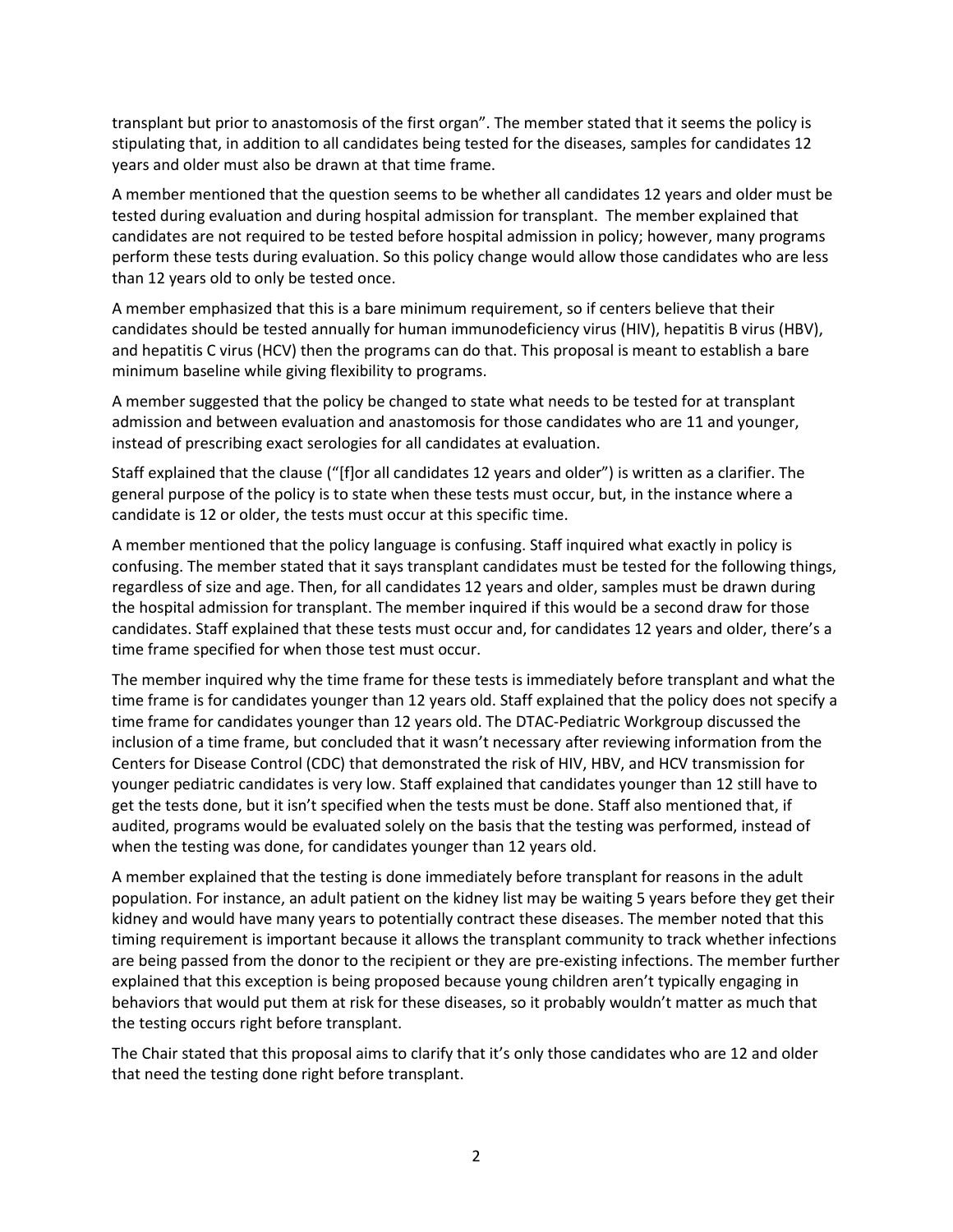A member stated that it seems programs would want to know these tests results prior to the hospital admission for transplant. A member explained that most transplant centers do more than the minimum required testing and will do what is appropriate for their patient. The member emphasized that this policy is designed to track potentially transmissible infectious diseases from donor to recipient, so the OPTN can have good data. The Chair emphasized that the intent of this policy is not a clinical guide or for the management of patients, but instead is meant to accurately track transmissions.

A member inquired if there's any verbiage that should be included in the policy to clarify that particular point. The Chair stated that including that verbiage would then have to pertain to all policy – there would have to be a clinical qualifier for how programs should be managing their patients and that is not the intention of most policy language.

A member mentioned that OPTN policy is not designed to dictate how individual centers treat individual patients and highlighted that this proposal does not limit in any way how a center can chose to treat their patients on a regular basis.

A member clarified that they were suggesting adding "for the purpose of…" to the policy to clarify why the blood is being drawn for HIV, HBV, and HCV tests right before transplant.

The Chair inquired if there is introductory language in OPTN Policy 15.2 that would state that. Staff explained that Policy 15 addresses identification of transmissible disease, but policy doesn't normally include qualifiers in language that explain the background or intent of the policy. Staff mentioned that qualifiers aren't appropriate for policy because policy is meant to be enforceable and monitorable, if necessary.

A member highlighted that everything in Policy 15.2 is already in policy, the proposal is just adding the language "[f]or candidates 12 years and older".

Staff also explained that the proposal is removing "[t]o be eligible for an organ transplant" from policy because it is duplicative and policy should be as actionable as possible.

A member inquired if there are any members that have concerns about the underlying intent of the policy. There was no concern with the underlying intent of the proposal.

The Committee voted to send this proposal to the Board of Directors: 10 supported, 1 opposed, 0 abstentions.

A member inquired if the Committee and DTAC will have to vote on this proposal again by chance the CDC disagrees with changing the age threshold to 12 in their guidelines. Staff explained that there has been alignment with the CDC throughout the development of this proposal. The CDC endorsed this change and mentioned that they didn't anticipate any concerns. Staff mentioned that they will keep the Committee updated.

There was no further discussion.

#### **2. Pediatric Lung Data Request**

The Committee reviewed the following data request for final submission:

#### *Data Request Purpose*

- Establish a baseline understanding of waitlist mortality for patients ages 12-17
- Compare waitlist mortality to patients ages 0-11 and 18-24
- Use this analysis to provide recommendations for monitoring plan for lung continuous distribution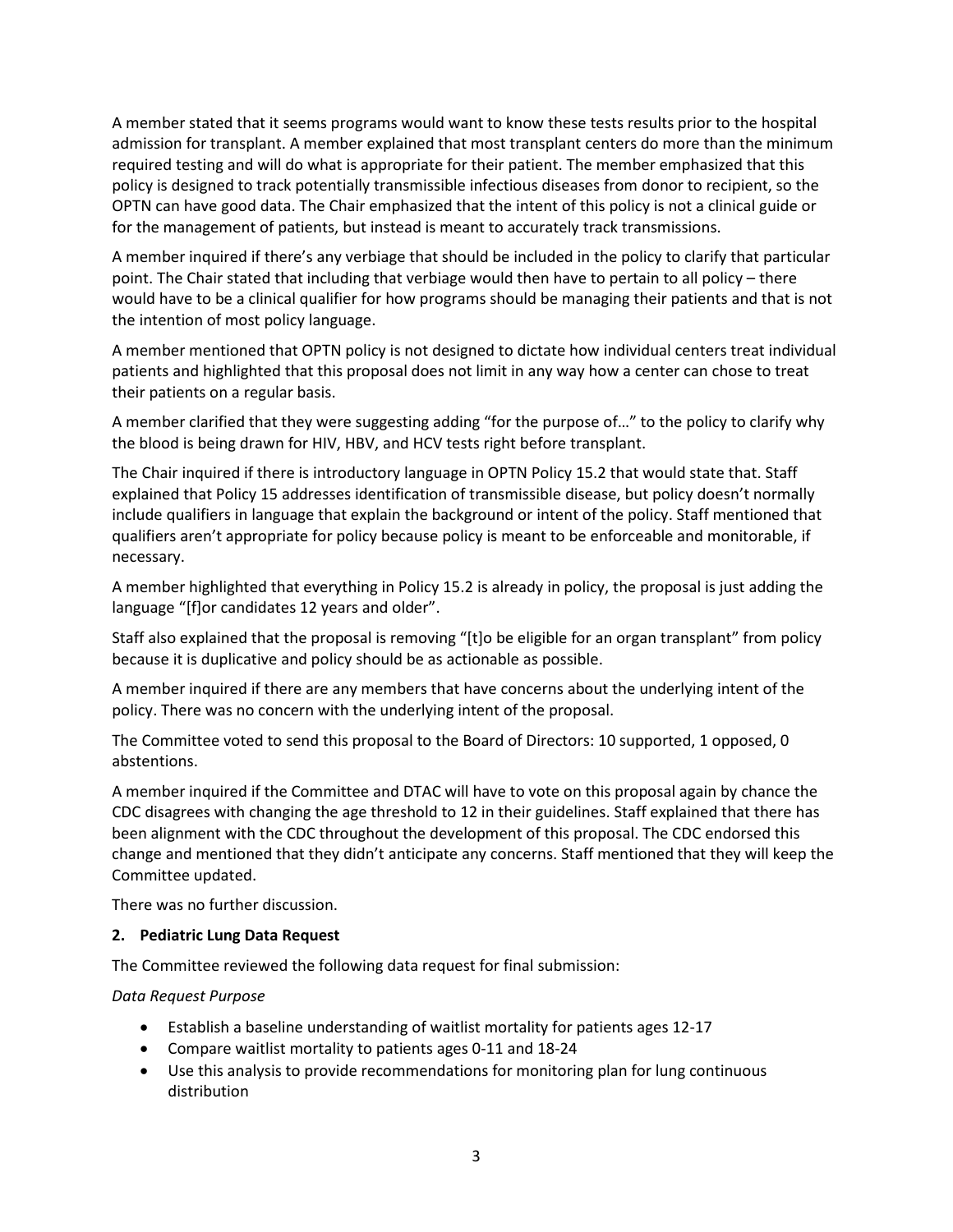## *Data Request Components*

Evaluating pediatric candidates between the ages of 0-11 and 12-17 years, and a comparison group of those 18-24 years old for 4 years pre and post the removal of DSA from lung allocation and compare to the anticipated impacts of continuous distribution through the TSAM modeling report for the following metrics, when sample size allows.

- Distribution of height and weight of these listed patients
- Primary diagnosis
- Waitlist mortality rates per 100 patient years
- Transplant rates per 100 patient years
- Median waiting time (if cohort allows)
- One and two year survival

## Summary of discussion:

Staff explained that there had been some modifications to this data request and some back and forth communications, so they were presenting this to the Committee again for the final review before submitting the request.

The Chair stated that they believe this is a very appropriate use of the Committee's resources and expressed appreciation for the work and time that members and staff have put in to creating this data request.

The Chair inquired about the timeline of getting the results of this data request. Staff explained that they will follow up with their manager since the timeline isn't typically planned until after data requests have been submitted.

The Chair also inquired if the Committee should communicate with the OPTN Lung Transplantation Committee in order to share the results of this data request. Staff mentioned that they had made the support staff for the OPTN Lung Transplantation Committee aware of this request and can reach out to see if they would like a presentation of these results.

The Committee approved submitting the data request. There was no further discussion.

# **3. Project Updates**

The Committee reviewed the status of their current projects and collaborations and specifically discussed the status of the Pediatric Heart ABO-incompatible (ABOi) project, which is sponsored by the OPTN Heart Transplantation Committee and will be going out for public comment in August 2022.

The Pediatric Heart ABOi Workgroup met on 3/31/22 to review the results of the data request they had submitted at the end of 2021.

The Workgroup proposed the following changes:

- Policy 6.6.B applying to candidates who are at least one year old, by expanding eligibility to candidates who are registered prior to turning 18 years old
- Expand ABOi eligibility to candidates registered prior to turning 18 years old who have low titer isohemagglutinin
- Allocate to ABOi with high titer per tertiary blood type match group for pediatric and adult donors for at least pediatric Status 1A candidates

The Workgroup still needs to:

• Determine the cutoff for establishing the low titer versus non-low/high titer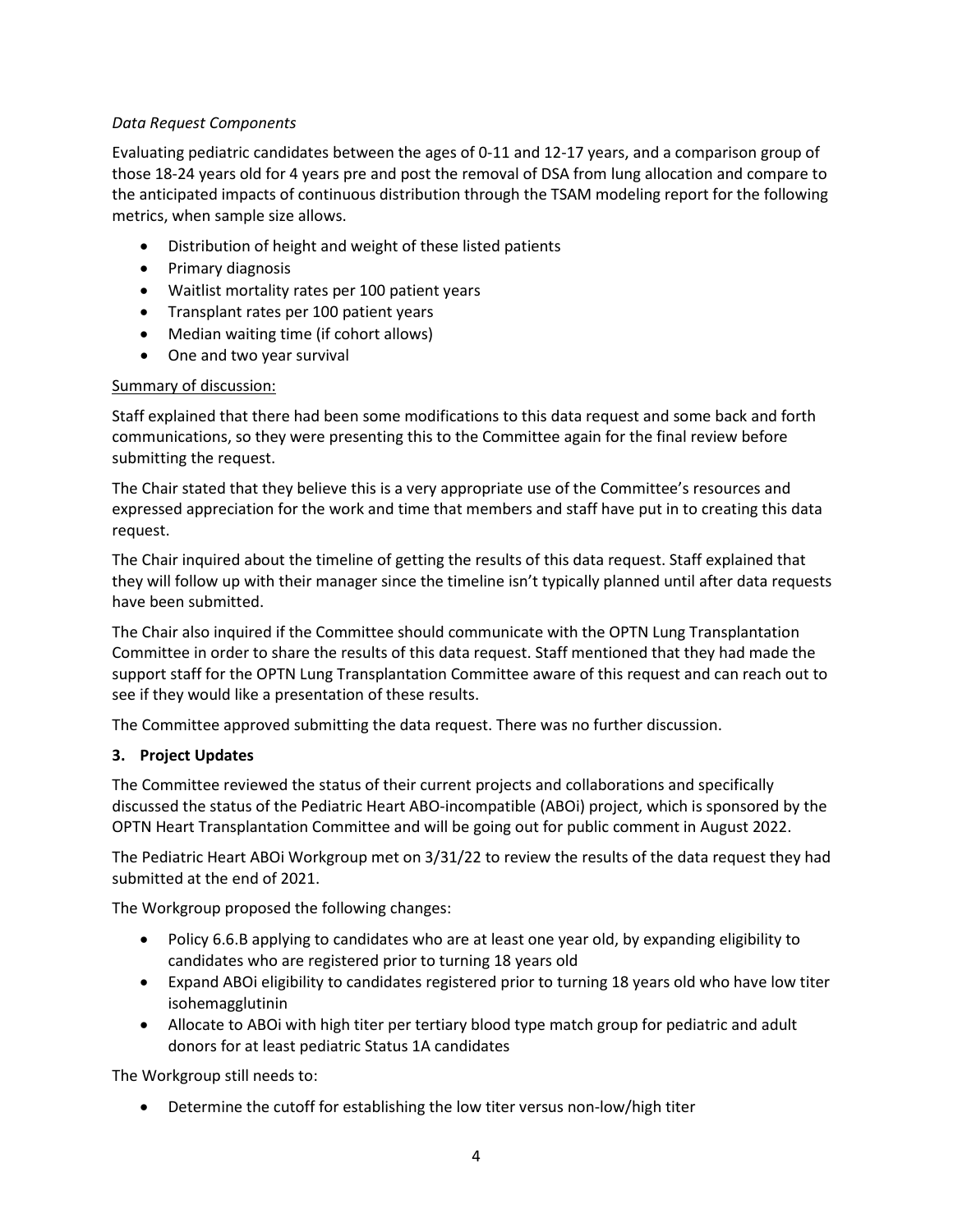• Decide how to address the pediatric Status 1B and Status 2 recipients for ABOi

#### Summary of discussion:

The Chair stated it's important to add liver continuous distribution to the Committee's active collaborations and explained that the OPTN Liver Transplantation Committee is in the middle of determining their attributes; however, there hasn't been an invited pediatric representative to take part in those conversations as of yet. Staff explained that they will continue to provide the Committee with updates on the liver continuous distribution project and will work to include the pediatric perspective in those conversations.

Members of the Pediatric Heart ABOi Workgroup mentioned that they are close to finalizing this proposal and have another meeting scheduled on 5/4/22.

The Chair expressed appreciation for the work that members have contributed to this project and emphasized the importance for members to bring forward issues or questions that they are hearing or experiencing to the Committee so the Committee can start taking steps to address them.

There was no further discussion. The meeting was adjourned.

#### **Upcoming Meetings.**

• May 18, 2022 (Virtual)